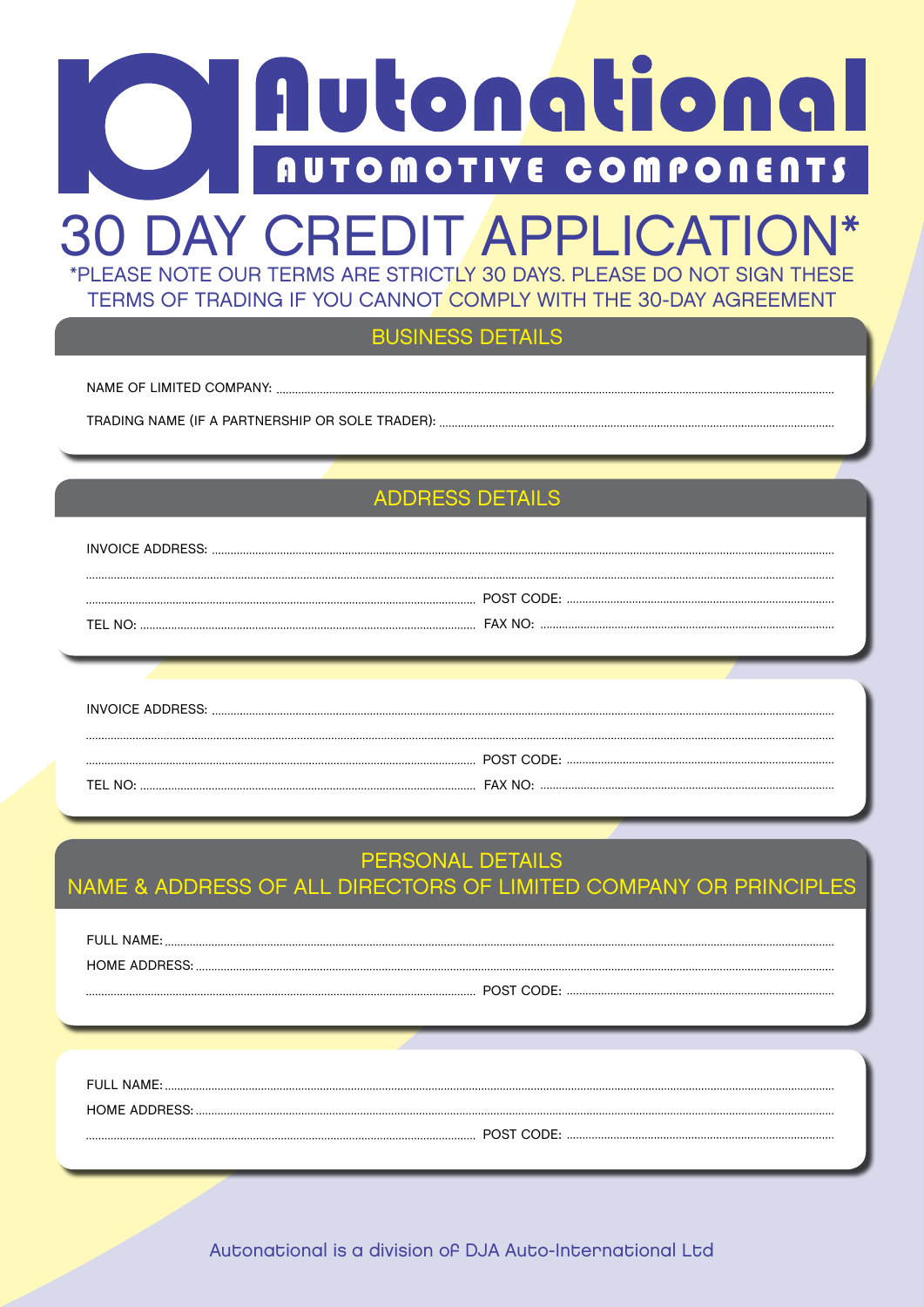# Autonational **AUTOMOTIVE COMPONENTS**

## BUSINESS DETAILS (COMPLETE AS APPROPRIATE)

| <b>CREDIT LIMIT REQUIRED:</b>    | ~ |
|----------------------------------|---|
| HOW LONG HAVE YOU BEEN TRADING?: |   |
| COMPANY REGISTRATION NO:         |   |
| SHARE CAPITAL ISSUE:             | c |
| SHARE CAPITAL NOMINAL:           | ₽ |
|                                  |   |

# **REFERENCES**

| NAME & ADDRESS OF BANKER: |  |
|---------------------------|--|
|                           |  |
|                           |  |
|                           |  |

| ADDRESS: |  |
|----------|--|
|          |  |
|          |  |
|          |  |

| ADDRESS. |  |
|----------|--|
|          |  |
|          |  |
|          |  |
|          |  |

| ACCOUNTS CONTACT: |
|-------------------|
|                   |

Autonational is a division of DJA Auto-International Ltd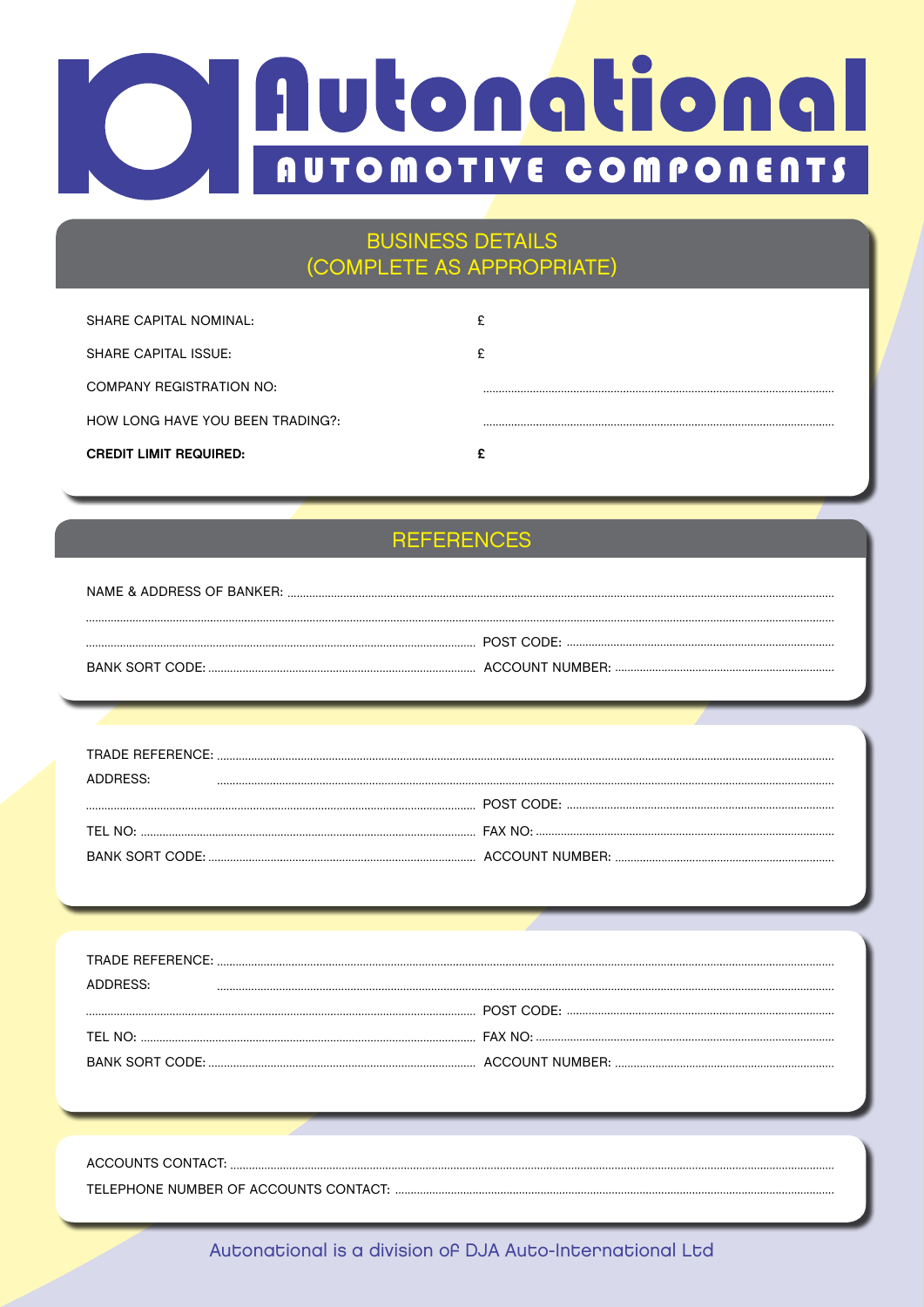# **30 Day Credit Application**

#### MAY WE REMIND YOU THAT AUTONATIONAL TRADE ON A STRICT 30-DAY SERVICE.

### PLEASE DO NOT SIGN THESE TERMS OF TRADING IF YOU CANNOT COMPLY.

NAME OF PERSON/S WHO HAVE THE AUTHORITY TO PLACE ORDERS: 

NAME OF PERSON/S TO CONTACT IF ANY QUERIES RE: ORDERS:

LIST ASSOCIATE GROUP OF SISTER COMPANIES (IF ANY): NO OF EMPLOYEES AT BUSINESS:

LIST THE PRODUCTS OF MOST INTEREST TO YOU:

**THANKYOU FOR YOUR ASSISTANCE.**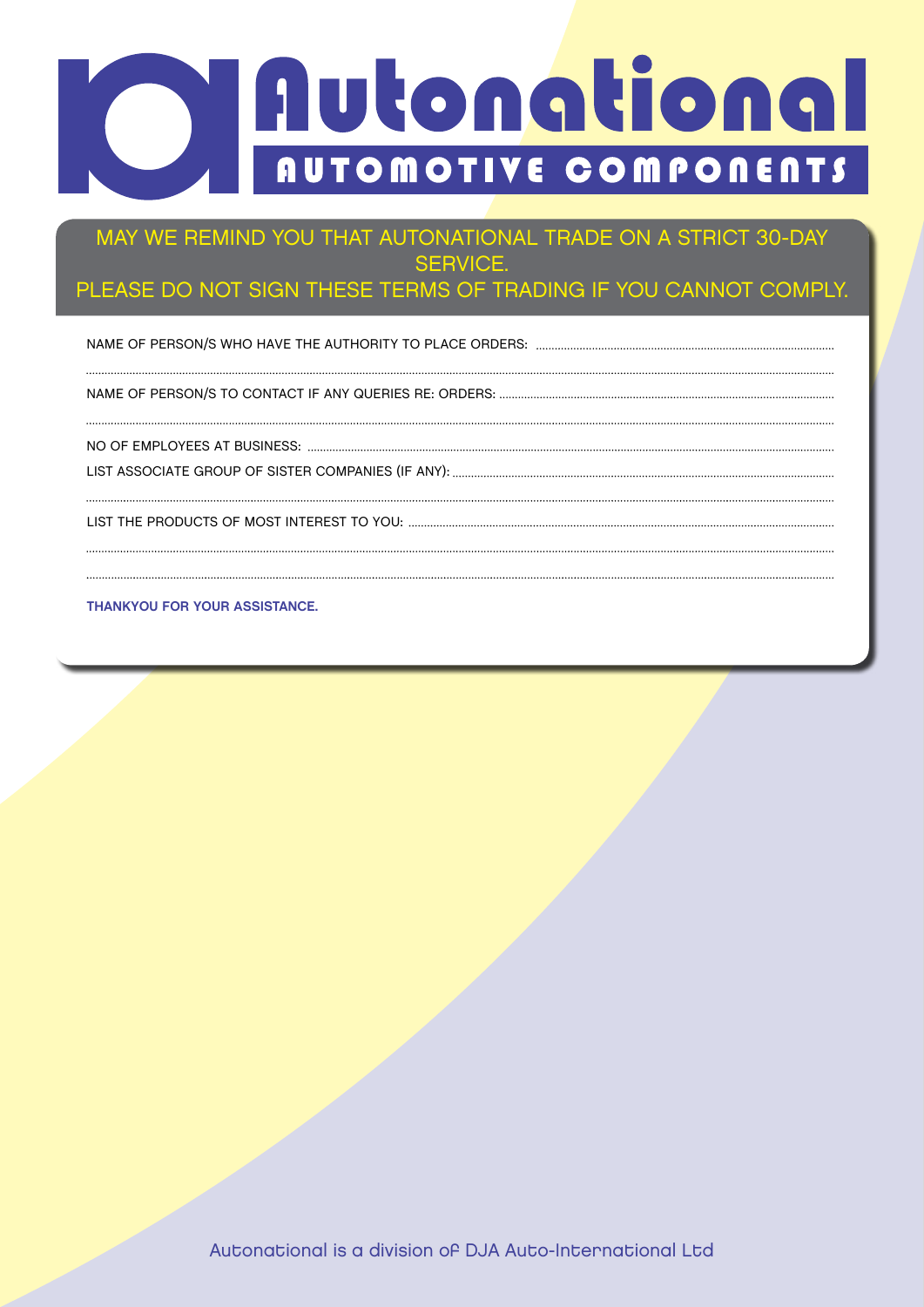#### CONDITIONS OF SALE - DJA AUTO-INTERNATIONAL LTD TRADING AS AUTONATIONAL

1 Interpretation<br>1.1 In these Conditions:<br>accepted by the Seller<br>accepted by the Seller<br>"GOODS' means the goods (including any instalment of the goods or any parts for them) which the Seller is to supply in<br>"GOODS' means t

accordance with these Conditions<br>
SELLER' means DJA AUTO-INTERNATIONAL LTD. (registered in England under number 07615553)<br>
"CONDITIONS" means the standard terms and conditions of sale set out in this document and (unless t

restided,<br>re-enacted or external<br>1.3 The heading

re-enacted or extended at the relevant time.<br>13 The headings in these Conditions are for convenience only and shall not affect their interpretation.<br>2 Basis of the sale<br>2:1 The Seller shall sell and the Buyer shall purchas

2.3 The Seller's employees or agents are not authorised to make any representations concerning the Goods unless confirmed by<br>the Seller in Writing. In entering into the Contract the Buyer acknowledges that it does not rely

storage, application or use of the Goods which is not confirmed in writing by the Seller is followed or acted upon entirely at<br>the Buyers own risk, and accordingly the Seller shall not be liable for any such advice or reco

confirmed.<br>2.5 Any typographical, clerical or other error or omission in any sales literature, quotation, price list, acceptance of offer, invoice<br>or other document or information issued by the Seller shall be subject to c

**3 Orders and specifications**<br>3.1 No order submitted by the Buyer shall be deemed to be accepted by the Seller unless and until confirmed in writing by the

3.1 No order submitted by the Buyer shall be deemed to be accepted by the Seller unless and until confirmed in writing by the Seller's autonised representative.<br>Seller's autonised representative.<br>Seller's autonised represe

4.1 The price of the Goods shall be the Seller's quoted price or, where no price has been quoted (or a quoted price is no longer<br>valid), the price is tech Goods shall be the Seller's quoted price into the care provide the

to deliver the Goods otherwise than at the Seller's premises, the Buyer shall be liable to pay the Seller's charges for<br>transportation, packaging and insurance.<br>4.5 The cost of pallets and returnable containers will be cha will be given to the Buyer provided they are returned undamaged to the Seller before the due payment date.

5 Terms of payment<br>5.1 Subject to any special terms agreed in Writing between the Buyer and the Seller, the Seller shall be entitled to invoice the<br>Buyer for the price of the Goods on or any time after delivery of the Good

Seller has tendered delivery of the Goods.<br>Seller has tendered delivery of the Goods (less any discount to which the Buyer is entitled, but without deduction) within<br>30 days of the date of the Sellers invoice, and the Sell

the Buyer and the Seller) as the Seller may think fit (notwithstanding any purported appropriation by the Buyer); and<br>5.3.3 Charge the Buyer interest (both before and after any judgment) on the amount unpaid, at the rate o

6.1 Delivery of the Goods shall be made by the Buyer collecting the Goods at the Seller's premises at any time after the Seller has<br>notified the Buyer that the Goods are ready for collection or, if some other place for del

Seller delivering the Goods to that place.<br>G.2 My dates quoted for delivery of the Goods are approximate only and the Seller shall not be liable for any delay in delivery of<br>the Goods however caused. Time for delivery shal

deliver any claim on the instalments in accordance with these Conditions or any claim by the Buyer in respect o

or<br>An orientalments shall not entitle the Buyer to treat the Contract as a whole as repudiated.<br>6.5 if the Seller' fails to deliver the Goods (or any instalment) for any reason other than any cause beyond the Seller's reas

6.6 if the Buyer fails to take delivery of the Goods or fails to give the Seller adequate delivery instructions at the time stated for<br>delivery (otherwise than by reason of any cause beyond the Buyer's reasonable control o

account to the Buyer for the excess over the price under the Contract or charge the Buyer for any shortfall below the price under the

Contract.<br>7. Risk **and property**<br>7.1 Int he case of Goods to be delivered at the Seller's premises, at the time when the Seller notifies the Buyer that the Goods

are<br>available for collection; or<br>T.1.2 in the case of Goods to be delivered at the Seller's premises, at the time of delivery or, if the Buyer wrongfully fails to take<br>delivery of the Goods, the time when the Seller has te

shall not pass to the Buyer until the Seller has received in cash or cleared funds payment in full of the price of the Goods and all<br>other Goods agreed to be sold by the Seller to the Buyer for which payment is then due.<br>7

agent<br>and bailee, and shall keep the Goods separate from those of the Buyer and third parties and properly stored, protected and<br>insured and identified as the Seller's property, but the Buyer shall be entitled to resell or of its busin

7.4 Until such time as the property in the Goods passes to the Buyer (and provided the Goods are still in existence and have not<br>been resold), the Seller shall be entitled at any time to require the Buyer to deliver up the

The Buyer shall not be entitled to pledge or in any way charge by way of security for any indebtedness any of the Goods

7.5 The Buyer shall not be entitled to pledge or in any way charge by way of security for any indebtedness any of the Goods<br>which<br>thich the property of the Seller, but if the Buyer does as all moneys wing by the Buyer to t

Buyer shall only be entitled to the benefit of any such warranty or guarantee as is given by the manufacturer to the Seller. The Goods, are sold to a person dealing as a consume (within the meaning of the Unifai' Contact T

8.8 The Seller shall not be liable to the Buyer or be deemed to be in breach of the Contract by reason of any delay in performing<br>or any failure to perform, any of the Seller's obligations in relation to the Goods, if the

8.8.1 Act of God, explosion, flood, tempest, fire or accident;<br>6.8.2 War or threat of war, sabotage, insurrection, civil disturbance or requisition;<br>6.8.2 War or threat of war, sabotage, insurrection, civil disturbance or

**9 Indemnity** 9.1 If any claim is made against the Buyer that the Goods infringe or that their use or resale infringes the patent, copyright,

design,<br>The methanic methanic methanic in the effected property rights of any other person, then unless the claim arises from the use of<br>any drawing, design or specification supplied by the Buyer, the Seller shall indemnif

have in relation with such infringement, and this indemnity shall not apply to the extent that the Buyer recovers any sums<br>sunder any such policy or cover (which the Buyer shall use its best endeavours to do);<br>9.1.5 The Se

steps<br>as the Seller may reasonably require to mitigate or reduce any such loss, damages, costs or expenses for which the Seller is<br>liable to indemnify the Buyer under this clause.<br>10 Intervency of buyer<br>10 Intervency of bu

the buyer accordingly.<br>10.2 If this clause applies then, without prejudice to any other right or remedy available to the Seller, the Seller shall be entitled to<br>20.2 If this clause applies then, without prejudice is under

11 Export terms<br>11.1 In these Conditions 'Incoterms' means the international rules for the interpretation of trade terms of the International<br>Chamber of Commerce as in force at the date when the Contract is made. Unless th

special<br>terms agreed in writing between the Buyer and the Seller) apply notwithstanding any other provision of these Conditions.<br>11.3 The Buyer shall be responsible for complying with any legislation or regulations governi

ment. The Seller shall have no liability for any claim in respect of any defect in the Goods which would be apparent on inspection

and which is made after shipment, or in respect of any damage during transit.<br>11.6 Payment of all amounts due to the Seller shall be made by acceptance by the Buyer and delivery to the Seller of a bill of<br>exchange drawn on

11.7 The Buyer undertakes not to offer the Goods for resale in any country notified by the Seller to the Buyer at or before the time<br>the Buyer's order is placed, or to sell the Goods to any person if the Buyer knows or has

intends to resell the Goods in any such country.<br>1**2. General**<br>dressed<br>dressed

to that other party at its registered office or principal place of business or such other address as may at the relevant time have<br>to then notified pursuant to this provision to the party giving the notice.<br>12.2 No waiver